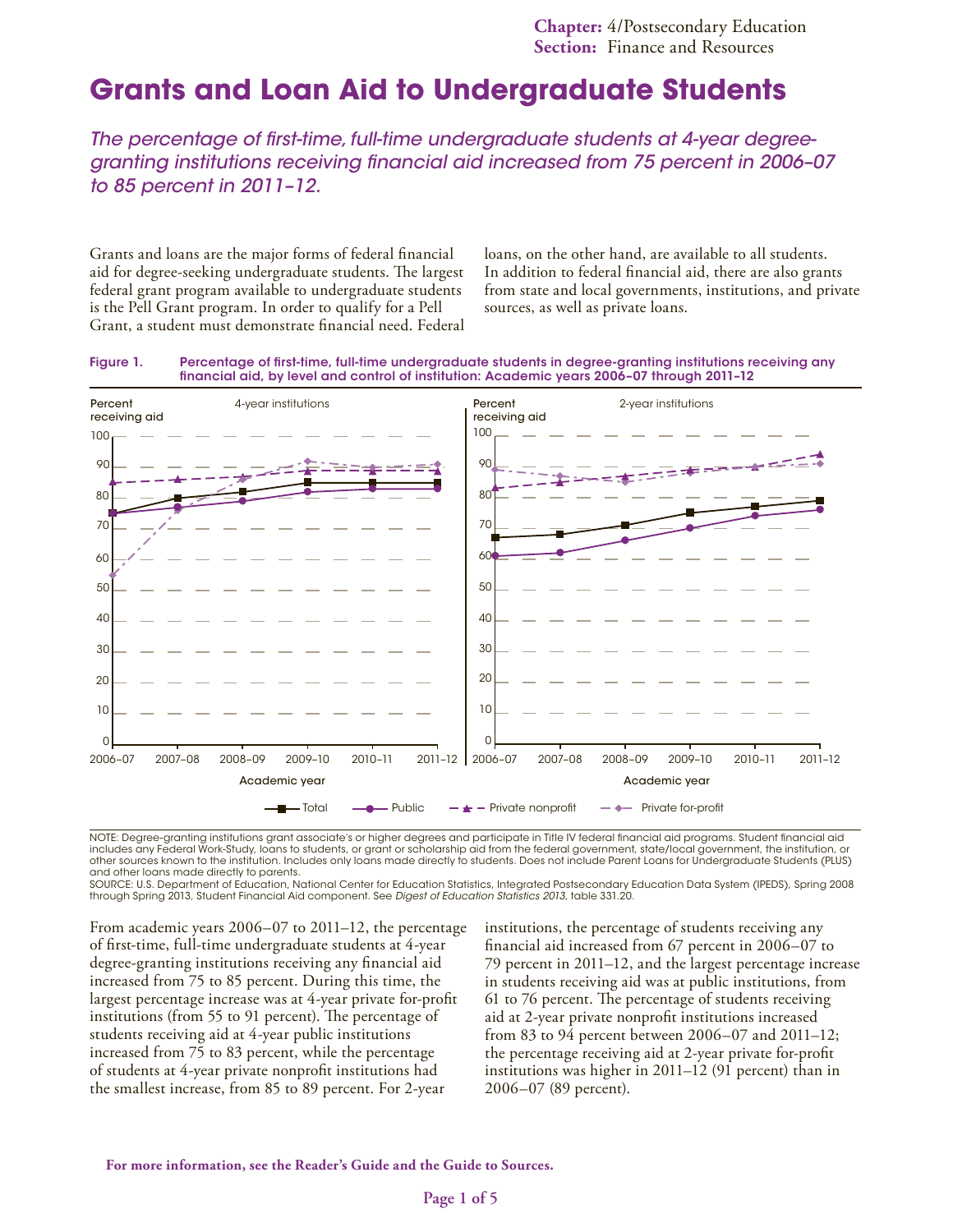



NOTE: Degree-granting institutions grant associate's or higher degrees and participate in Title IV federal financial aid programs. Student financial aid includes any Federal Work-Study, loans to students, or grant or scholarship aid from the federal government, state/local government, the institution, or other sources known to the institution. Includes only loans made directly to students. Does not include Parent Loans for Undergraduate Students (PLUS) and other loans made directly to parents.

SOURCE: U.S. Department of Education, National Center for Education Statistics, Integrated Postsecondary Education Data System (IPEDS), Spring 2013, Student Financial Aid component. See *Digest of Education Statistics 2013,* table 331.20.

In 2011–12, the percentage of first-time, full-time undergraduate students receiving federal grants at 4-year institutions was highest at private for-profit institutions (76 percent); at 4-year public and 4-year private nonprofit institutions, 39 percent and 34 percent of students, respectively, received federal grants. The same year, the percentage of students at 4-year institutions receiving state or local grants was highest at public institutions (37 percent), followed by the percentage receiving these grants at private nonprofit institutions (27 percent) and the percentage receiving them at private for-profit

institutions (11 percent). The percentage of students receiving institutional grants was highest at 4-year private nonprofit institutions (81 percent), followed by the percentage receiving these grants at public institutions (42 percent) and the percentage receiving them at private for-profit institutions (22 percent). The percentage of students at 4-year institutions receiving student loan aid was highest at private for-profit institutions (83 percent). In comparison, 63 percent of students at 4-year private nonprofit institutions and 53 percent of students at public institutions received student loan aid.

**For more information, see the Reader's Guide and the Guide to Sources.**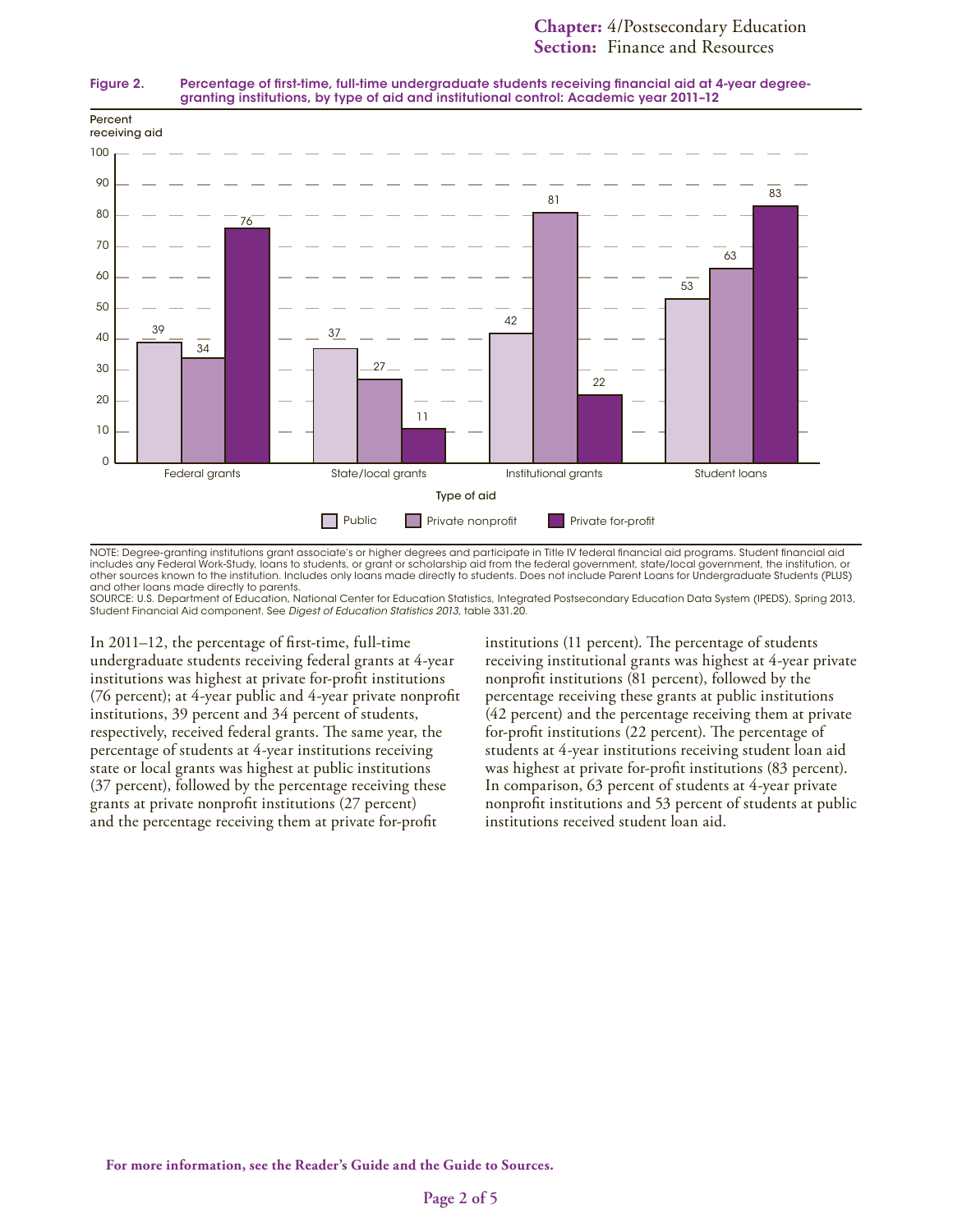



NOTE: Degree-granting institutions grant associate's or higher degrees and participate in Title IV federal financial aid programs. Student financial aid includes any Federal Work-Study, loans to students, or grant or scholarship aid from the federal government, state/local government, the institution, or other sources known to the institution. Includes only loans made directly to students. Does not include Parent Loans for Undergraduate Students (PLUS) and other loans made directly to parents.

SOURCE: U.S. Department of Education, National Center for Education Statistics, Integrated Postsecondary Education Data System (IPEDS), Spring 2013,<br>Student Financial Aid component. See *Digest of Education Statistics 2013* 

For first-time, full-time undergraduate students at 2-year institutions in 2011–12, the percentage of students receiving federal grants was highest at private nonprofit institutions (76 percent), compared with the percentage receiving them at private for-profit institutions (75 percent) and the percentage receiving them at public institutions (58 percent). In the same year, 33 percent of students at 2-year public institutions received state or local grants, compared with 24 percent at private nonprofit institutions and 7 percent at private for-profit institutions.

About 32 percent of students at 2-year private nonprofit institutions received institutional grants, compared with 11 percent of students at each of public institutions and private for-profit institutions. The percentage of students at 2-year institutions receiving student loan aid was highest at private for-profit institutions (82 percent), compared with the percentages receiving them at private nonprofit institutions (66 percent) and at public institutions (27 percent).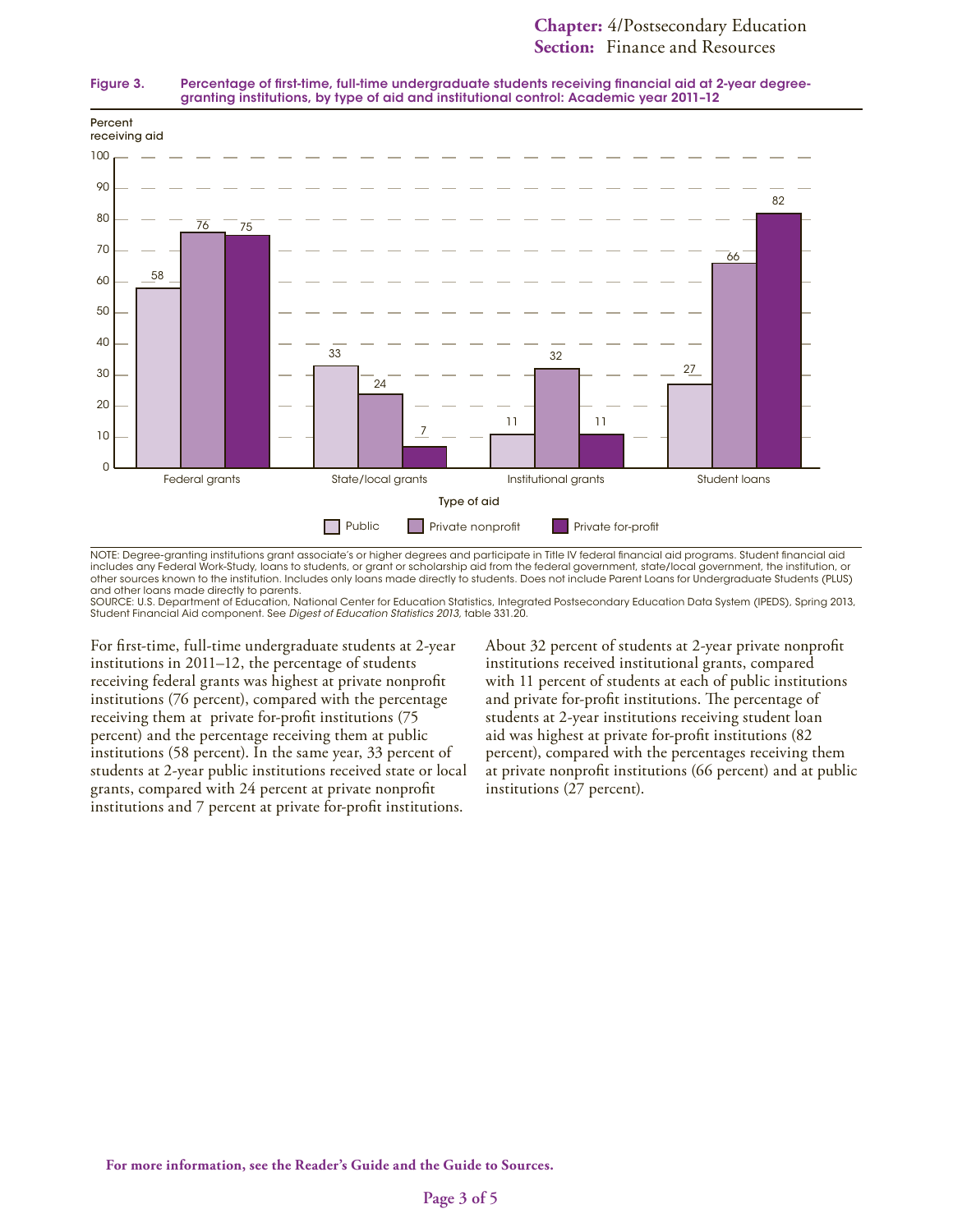#### Figure 4. Average amount of student aid awarded to first-time, full-time undergraduate students receiving aid at 4-year degree-granting institutions, by type of financial aid and institutional control: Academic year 2011–12



NOTE: Degree-granting institutions grant associate's or higher degrees and participate in Title IV federal financial aid programs. Grant award amounts are in constant 2012–13 dollars, based on the Consumer Price Index (CPI). Includes only loans made directly to students. Does not include Parent Loans for Undergraduate Students (PLUS) and other loans made directly to parents.

SOURCE: U.S. Department of Education, National Center for Education Statistics, Integrated Postsecondary Education Data System (IPEDS), Spring 2013, Student Financial Aid component. See *Digest of Education Statistics 2013,* table 331.20.

Average grant amounts are reported in constant 2012–13 dollars. The average institutional grant award for firsttime, full-time students receiving institutional grants in 2011–12 at 4-year institutions was highest at private nonprofit institutions (\$15,428), compared with the average institutional grant award at public institutions (\$4,965) and at private for-profit institutions (\$2,945).

There were smaller differences in the average federal grant awards by institution type. The average federal grant award for students receiving federal grants at 4-year institutions was \$4,764 for students attending private for-profit institutions, \$4,751 for students attending private nonprofit institutions, and \$4,540 for students attending public institutions.